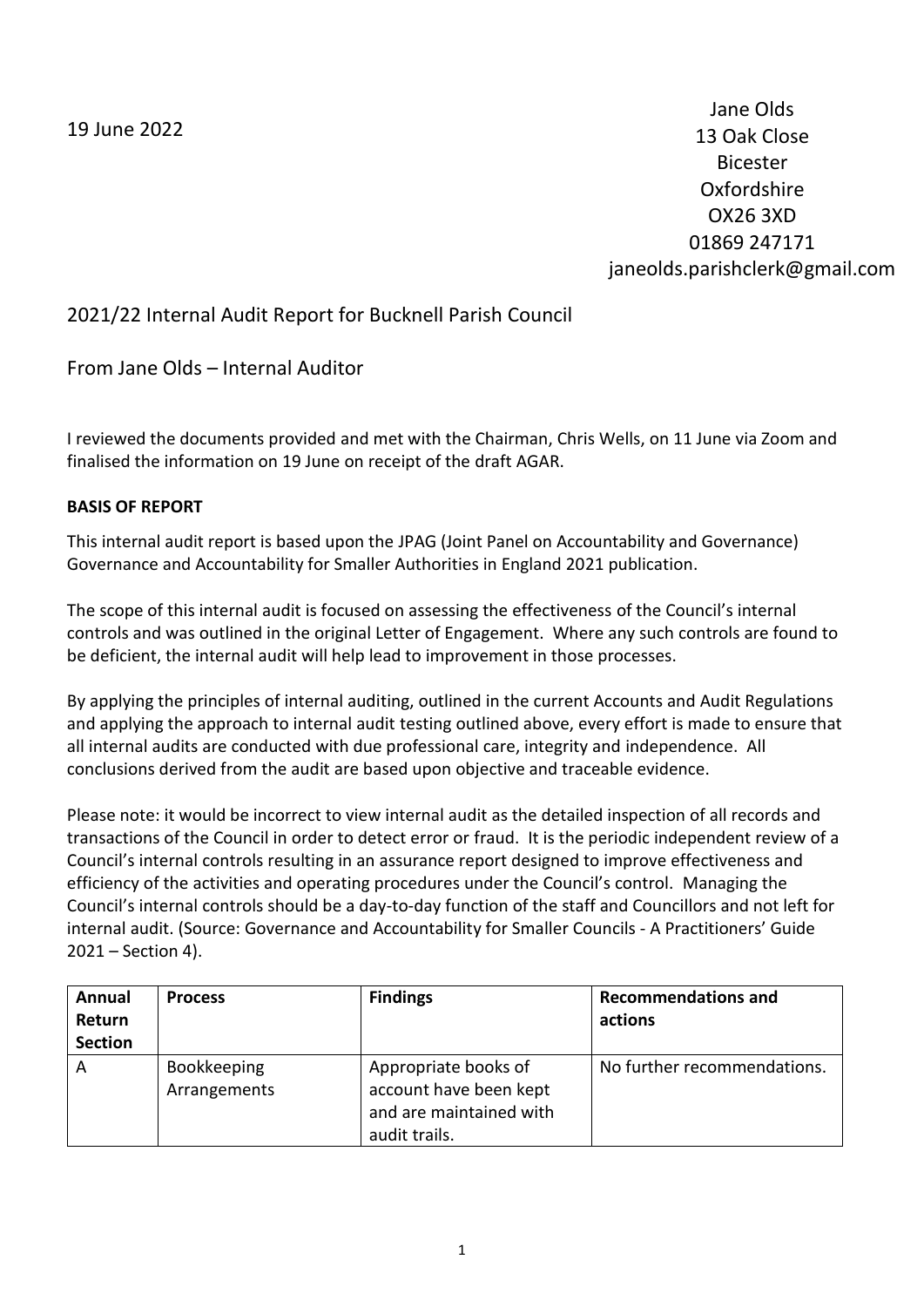| <b>Annual</b>  | <b>Process</b>                                                                           | <b>Findings</b>                                                                                                                                   | <b>Recommendations and</b>                                                                                                                                                                      |
|----------------|------------------------------------------------------------------------------------------|---------------------------------------------------------------------------------------------------------------------------------------------------|-------------------------------------------------------------------------------------------------------------------------------------------------------------------------------------------------|
| Return         |                                                                                          |                                                                                                                                                   | actions                                                                                                                                                                                         |
| <b>Section</b> |                                                                                          |                                                                                                                                                   |                                                                                                                                                                                                 |
| B              | <b>Council's Financial</b><br>Regulations have been<br>met with regard to<br>expenditure | It was not possible to agree<br>this as it does not appear<br>that the Council has<br>adopted Financial<br>Regulations.<br>However, payments were | Ensure that the latest model<br>of Financial Regulations is<br>adopted as soon as possible.                                                                                                     |
|                |                                                                                          | supported by invoices, and<br>expenditure was approved<br>and VAT appropriately<br>accounted for.                                                 |                                                                                                                                                                                                 |
| C              | Review of Internal<br>Controls                                                           | The Council was not able to<br>assess the significant risks<br>to achieving its objectives<br>as there was no Risk<br>Assessment.                 | Ensure that a full Risk<br>Assessment is developed and<br>reviewed annually using the<br>JPAG.                                                                                                  |
| D              | <b>Budgetary Controls</b><br>(Precept requirement)                                       | The annual Precept<br>requirement did not result<br>from an adequate<br>budgetary process.                                                        | Ensure that the budget<br>amount (both expected<br>expenditure and expected<br>income) and the Precept<br>amount are agreed and<br>minuted in order that the final<br>outturn can be confirmed. |
| D              | <b>Budgetary Controls</b><br>(Budget monitoring)                                         | Progress against the budget<br>did not appear to be<br>monitored or minuted<br>regularly.                                                         | Ensure that progress is<br>monitored.                                                                                                                                                           |
| D              | The final Outturn is in<br>line with expectations.                                       | The final outturn appeared<br>to be in line with the<br>limited expectations<br>presented.                                                        | More attention should be<br>given to the setting of the<br>budget.                                                                                                                              |
| E              | Income controls                                                                          | Expected income was<br>received.                                                                                                                  | Ensure that income is<br>recorded in the Minutes.                                                                                                                                               |
| F              | Petty cash controls                                                                      | Petty cash is not operated<br>by the Council.                                                                                                     | No further recommendations.                                                                                                                                                                     |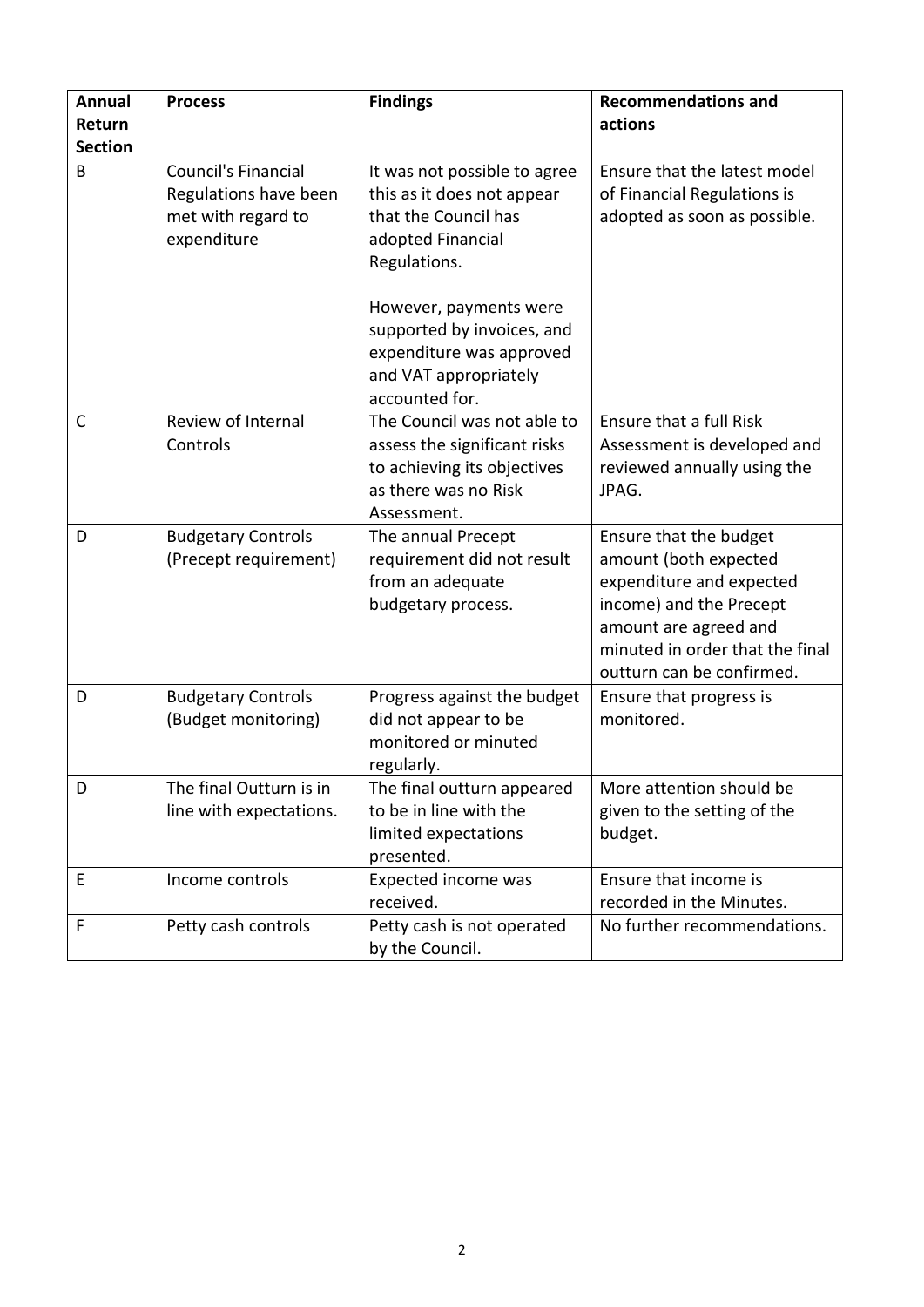| Annual              | <b>Process</b>                                                                     | <b>Findings</b>                                                                                                                                                                                | <b>Recommendations and</b>                                                                                                                                                                                                                                                                                        |
|---------------------|------------------------------------------------------------------------------------|------------------------------------------------------------------------------------------------------------------------------------------------------------------------------------------------|-------------------------------------------------------------------------------------------------------------------------------------------------------------------------------------------------------------------------------------------------------------------------------------------------------------------|
| Return              |                                                                                    |                                                                                                                                                                                                | actions                                                                                                                                                                                                                                                                                                           |
| <b>Section</b><br>G | Payroll controls                                                                   | Salaries to employees<br>appeared to have been paid<br>in accordance with Council<br>approvals.<br>However, it does not<br>appear that the HMRC / NI<br>requirements were<br>properly applied. | The Council, as an employer, is<br>required to register with<br>HMRC and to record all<br>payments to its employees<br>with HMRC regardless of<br>whether any tax is due (HMRC<br>advice note from 2011<br>supplied).<br>It is imperative that this is                                                            |
| H                   | Asset Controls - the<br>register has correctly<br>recorded all material<br>assets? | There does not appear to<br>be an asset register<br>available.                                                                                                                                 | rectified as soon as possible.<br>The asset register should<br>correctly record all material<br>Assets.                                                                                                                                                                                                           |
| H                   | Asset Controls - all<br>additions correctly<br>recorded?                           | No additions were made<br>during the year.                                                                                                                                                     | No further recommendations.                                                                                                                                                                                                                                                                                       |
| H                   | Asset Controls - all<br>Deeds and Titles<br>established and shown<br>on register?  | There does not appear to<br>be an asset register<br>available.                                                                                                                                 | Deeds and Titles need to be<br>shown on the Register.                                                                                                                                                                                                                                                             |
| I                   | <b>Bank Reconciliations</b>                                                        | At least one reconciliation<br>was carried out.                                                                                                                                                | Regular reconciliations should<br>be undertaken.                                                                                                                                                                                                                                                                  |
| $\mathsf{l}$        | <b>Accounting Statements</b>                                                       | The Accounting Statements<br>prepared during the year<br>were prepared on the<br>correct accounting basis.                                                                                     | No further recommendations.                                                                                                                                                                                                                                                                                       |
| К                   | <b>Limited Assurance</b><br><b>Review Exemption</b>                                | The Council me the<br>exemption criteria.                                                                                                                                                      | No further recommendations.                                                                                                                                                                                                                                                                                       |
| L                   | Information published<br>on website                                                | The information is currently<br>limited.                                                                                                                                                       | Ensure that all information<br>required in the Transparency<br>Code is published.                                                                                                                                                                                                                                 |
| M                   | <b>Exercise of Public Rights</b>                                                   | The Parish Council<br>published the exercise of<br>public rights on the<br>website.                                                                                                            | I recommend that the notice is<br>posted on the noticeboard,<br>published in the Finance<br>section of the website, and<br>that the dates are noted and<br>Minuted prior to publication.<br>Ensure that the Electors'<br>Rights dates are for 30<br>working days and cover the<br>first ten working days of July. |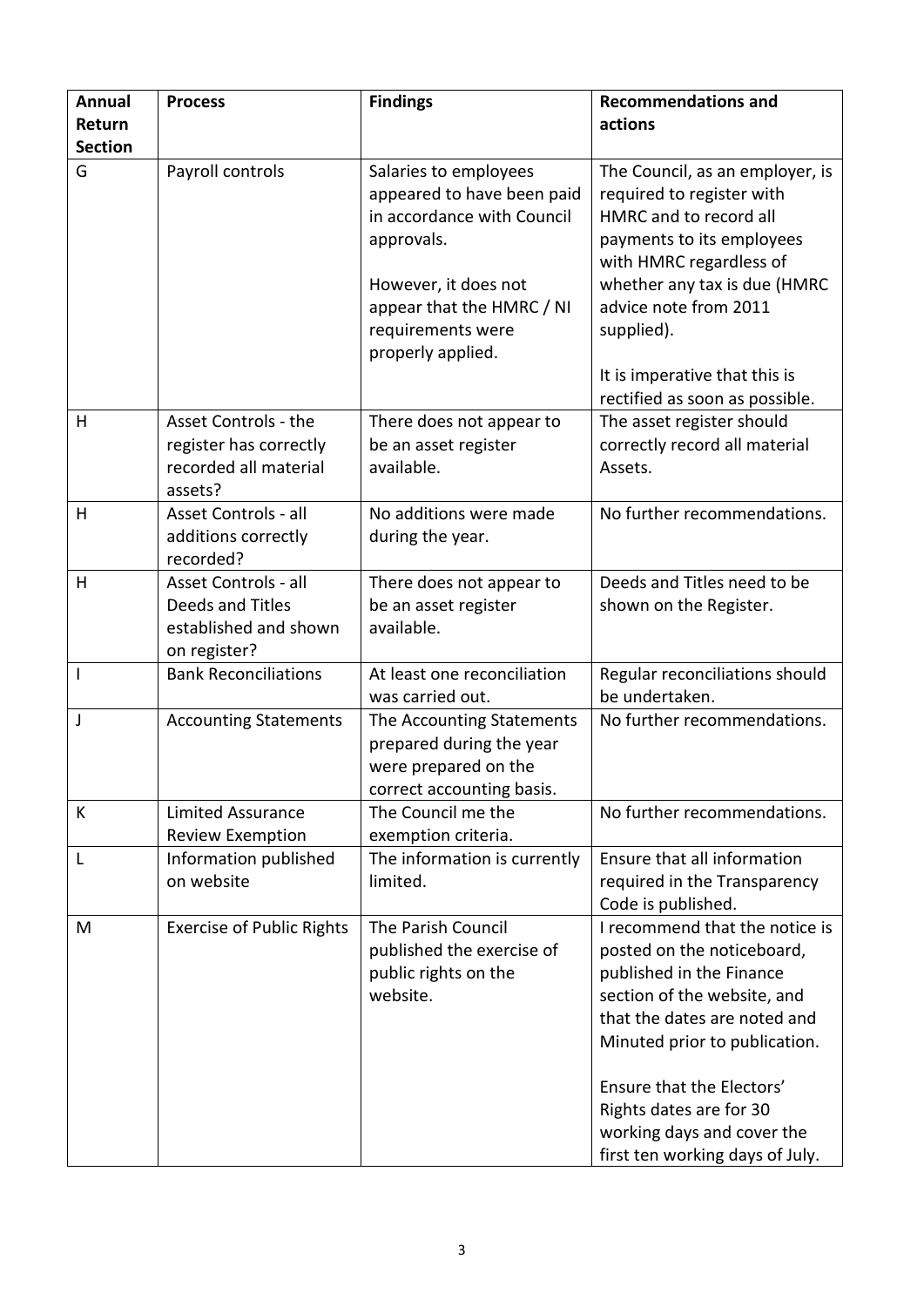| Annual<br>Return<br><b>Section</b> | <b>Process</b>                          | <b>Findings</b>                                                                                                              | <b>Recommendations and</b><br>actions                                             |
|------------------------------------|-----------------------------------------|------------------------------------------------------------------------------------------------------------------------------|-----------------------------------------------------------------------------------|
| N                                  | <b>AGAR Publication</b><br>Requirements | The Parish Council<br>published the 2020/21<br>AGAR but none of the other<br>documents required in the<br>Transparency Code. | Ensure that all information<br>required in the Transparency<br>Code is published. |
| O                                  | Trust Funds (If<br>applicable)          | The Parish Council does not<br>operate as a Trustee.                                                                         | No further recommendations.                                                       |

## **Transparency Compliance**

| <b>Process</b>                                                                    | <b>Criteria</b>                                                                                                                              | <b>Findings</b>                                                                                                                                 | <b>Recommendations</b><br>and actions                                                      |
|-----------------------------------------------------------------------------------|----------------------------------------------------------------------------------------------------------------------------------------------|-------------------------------------------------------------------------------------------------------------------------------------------------|--------------------------------------------------------------------------------------------|
| Review of Internal audit<br>action plan has been<br>considered and actioned?      | <b>Good Practice</b>                                                                                                                         | The Internal Audit had<br>not been reviewed the<br>previous year.                                                                               | Ensure that the<br><b>Internal Audit is</b><br>reviewed as part of<br>the year end process |
| <b>External Audit</b><br>recommendations have<br>been considered and<br>actioned. | <b>Good Practice</b>                                                                                                                         | Not applicable.                                                                                                                                 | No further<br>recommendations.                                                             |
| <b>Accounting Statements</b><br>agreed and reconciled to<br>the Annual Return     | Section 2 of the<br>Annual Return is<br>complete and<br>accurate and<br>reconciles to the<br>statement of<br>accounts.                       | The accounting<br>statements in this<br>annual return present<br>the financial position<br>of the Council and its<br>income and<br>expenditure. | No further<br>recommendations.                                                             |
| Compliance with the<br><b>Transparency Regulations.</b>                           | As the Parish falls into the criteria for Councils below the £25k<br>threshold, it must conform to the criteria and publish the items below. |                                                                                                                                                 |                                                                                            |
| Compliance with the<br><b>Transparency Code</b>                                   | 1) Expenditure over<br>£100 is recorded on<br>the Council Web-<br>Site and with all<br>information<br>requirements                           | Not currently<br>available.                                                                                                                     | Ensure that this is<br>recorded.                                                           |
| Compliance with the<br><b>Transparency Code</b>                                   | 2) Annual Return<br>published on the<br>Web-Site                                                                                             | Available on the<br>website.                                                                                                                    | No further<br>recommendations.                                                             |
| Compliance with the<br><b>Transparency Code</b>                                   | 3) Explanation of<br>significant variances                                                                                                   | Part of a rudimentary<br>document was<br>available on the<br>website.                                                                           | The document should<br>have much more<br>information regarding<br>the differences.         |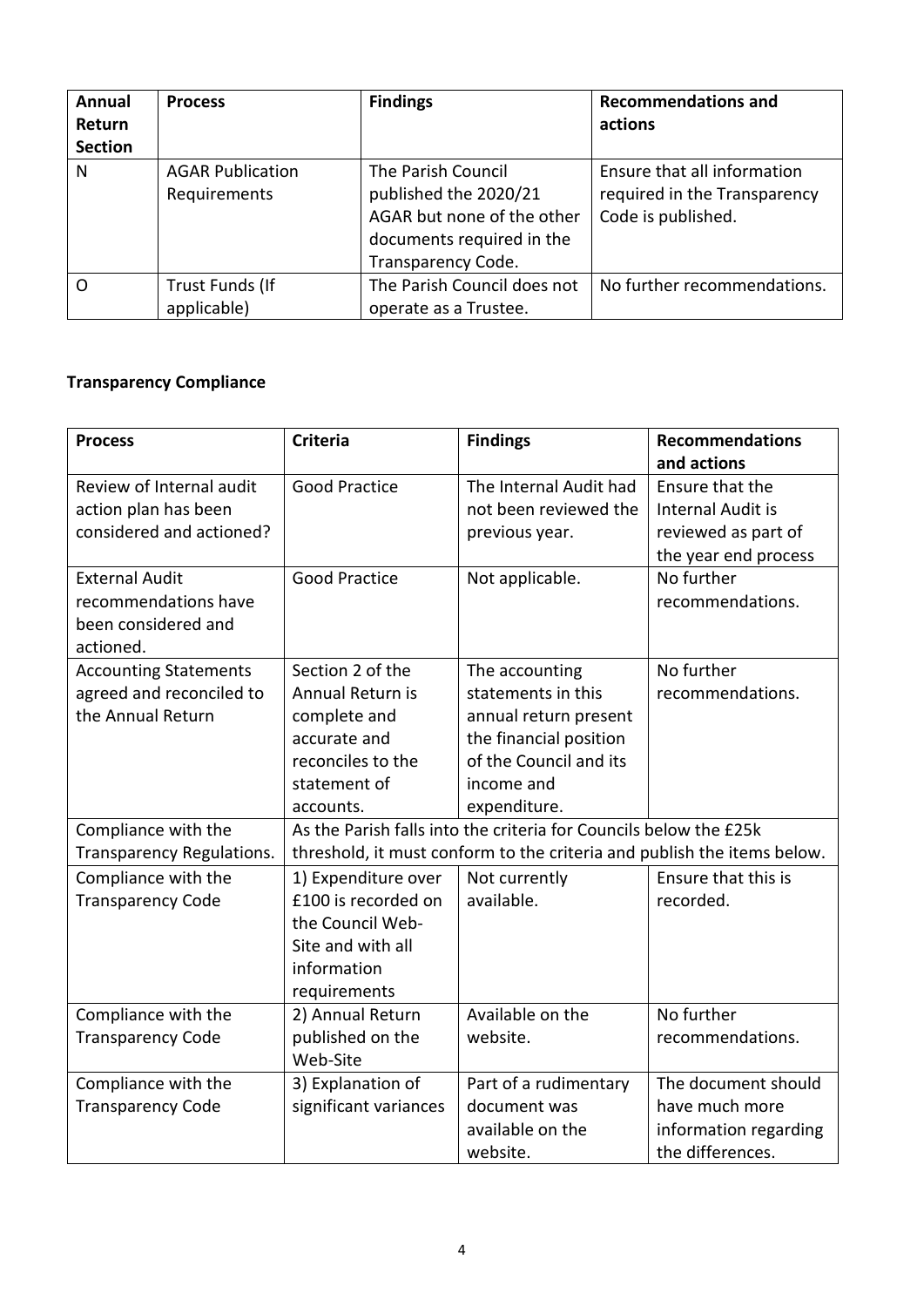| <b>Process</b>                                  | <b>Criteria</b>                                                       | <b>Findings</b>                                  | <b>Recommendations</b><br>and actions                                                                       |
|-------------------------------------------------|-----------------------------------------------------------------------|--------------------------------------------------|-------------------------------------------------------------------------------------------------------------|
| Compliance with the<br><b>Transparency Code</b> | 4) Explanation of<br>difference between<br>Box 7 & 8 if<br>applicable | Not applicable.                                  | No further<br>recommendations.                                                                              |
| Compliance with the<br><b>Transparency Code</b> | 5) Annual<br>Governance<br>Statement recorded                         | Available on the<br>website.                     | No further<br>recommendations.                                                                              |
| Compliance with the<br><b>Transparency Code</b> | 6) Internal Audit<br><b>Report Published</b>                          | The AGAR portion<br>available on the<br>website. | Publish the<br>accompanying report<br>in the future as this<br>gives an explanation<br>of the AGAR answers. |
| Compliance with the<br><b>Transparency Code</b> | 7) A List of<br>Councillors'<br>responsibilities                      | Available on the<br>website.                     | No further<br>recommendations.                                                                              |
| Compliance with the<br><b>Transparency Code</b> | 8) Details of Public<br>Land and Building<br>Assets                   | Not currently<br>available.                      | Include the details as<br>part of the Asset<br>Register.                                                    |
| Compliance with the<br><b>Transparency Code</b> | 9) Minutes &<br>Agenda                                                | Minutes are available.                           | Include agenda and all<br>other accompanying<br>documents.                                                  |

### **Further Recommendations:**

Following the completion of the Internal Audit, the Council should undertake a review of effectiveness as per Regulation 6 of the Accounts and Audit Regulations 2015. A blank form can be supplied.

### **Training**

The new Clerk (when appointed) and the Councillors should be encouraged to take up the training offered by the local County Association and SLCC to increase their knowledge and expand the Clerk's professional development. I recommend including a regular agenda item and budget for training.

### **Membership**

I recommend that as the Council is a member of the Oxfordshire Association of Local Councils (OALC) – the Council's professional body – the Council should also consider supporting the new Clerk in joining the Society of Local Council Clerks (SLCC) – the Clerk's professional body. The Council may pay the SLCC subscription as it is of significant benefit.

### **Standing Orders and Financial Regulations**

On initial inspection of the documents, I noted that the Standing Orders were extremely old and did not conform to the latest legislation; there were no Financial Regulations at all. The Council should be reminded that it is the Council as a corporate body which is responsible for ensuring that the documents are kept up-to-date when new versions are published by NALC (the model documents are available from OALC).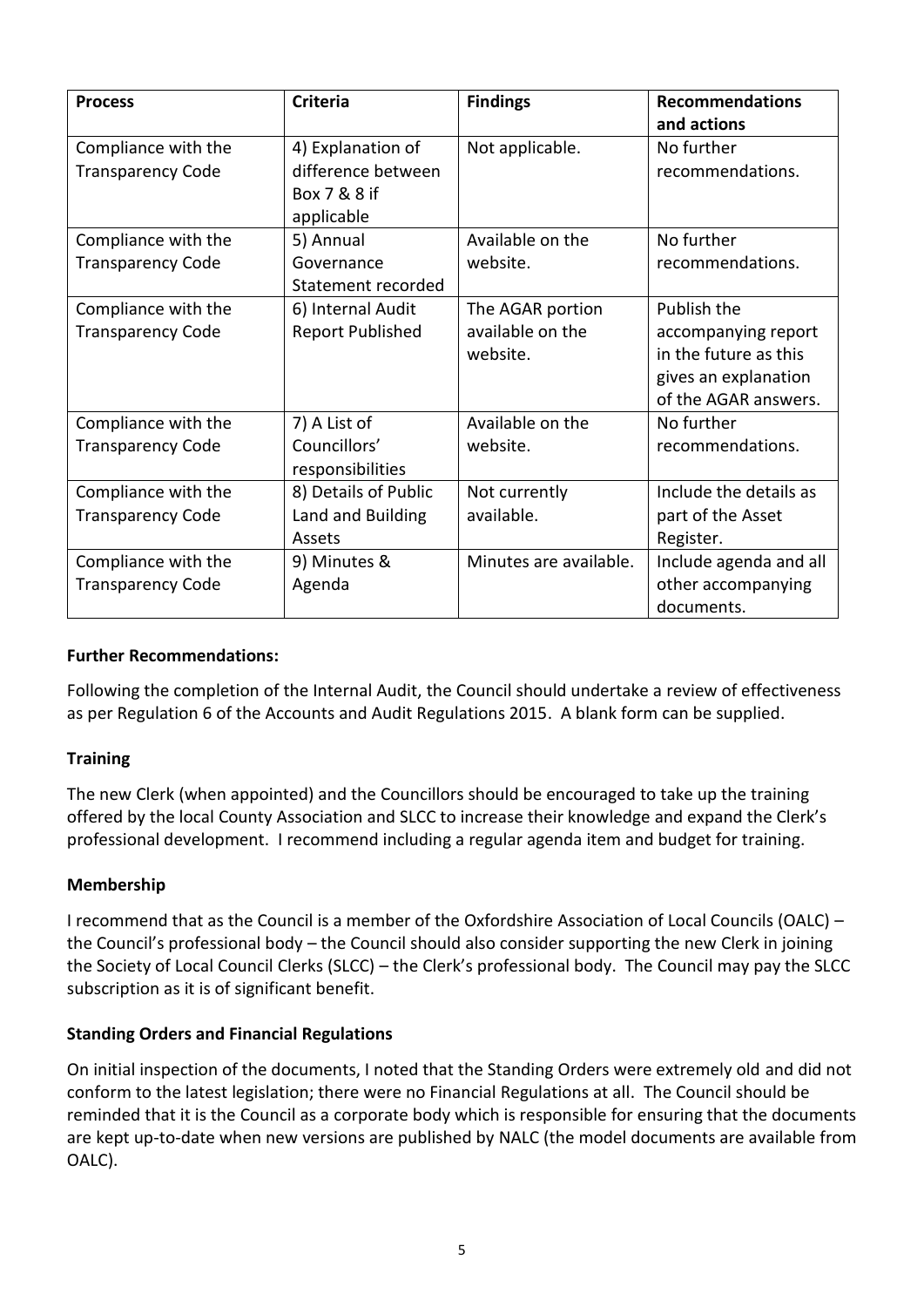Both documents should be considered and adopted as a matter of urgency. Without Financial Regulations it is not possible for me to agree with question B of the Internal Audit portion of the AGAR.

### **Financial Responsibility and Budget Setting**

While the Clerk/RFO is responsible for the day-to-day running of the Parish, the Council should be reminded that, as a corporate body, it is the Council which is responsible for financial governance and this responsibility should not be taken lightly. I recommend that a Councillor Responsible for Internal Financial Control is maintained to help the RFO and Clerk.

## **Budget Setting**

I should like to see more significance made of the budget and precept setting. The overall budget (both income and expenditure) totals should be minuted and published for consideration. For clarity, once the budget has been considered, the total amount of Precept should also be minuted. It then helps to clarify the amount requested is the amount deposited by the District Council and also makes sure that the outturn at the end of the year is in line with expectations.

### **Banking**

The Council should undertake a review of the bank mandate to ensure that the banking provision is fit for purpose annually. The Clerk should be an administrator on the bank accounts and together with at least three Councillor authorisers / signatories. To protect the Council and staff, a similar procedure should be maintained whether cheques or online payments are made – ie that the staff prepares the payment and at least one Councillor (for online) authorises it having seen and checked the appropriate paperwork.

The Council may like to consider the provision of a debit card or charge card on the bank account in the new Clerk/ RFO's name (in due course) in order that items such as Zoom, anti-virus software or Office365 can be bought in the Parish's name without the need to resort to the Clerk or another Councillor having to use their personal accounts. With the appropriate safeguards and procedures this would be acceptable.

### **Finance Reports**

I recommend that the Council includes a financial report as part of the regular meeting agenda. This should include the state of the bank accounts (amounts in the bank accounts), any outstanding payments, any standing order or direct debit transactions and any income received.

I also recommend that the Council receives a budget monitoring report of actual expenditure over budget at least three times a year in order that the Council is able to ensure expenditure is on track.

### **Risk Assessment**

As mentioned in Point C. above, the Council must assess the significant risks to achieving its objectives annually. The document must cover the financial aspects and risks of Council business – the Joint Practitioner's Guide gives comprehensive advice. The Council must consider and assist in completing the document as soon as possible as it is the Council which must take responsibility for this with the Clerk's guidance.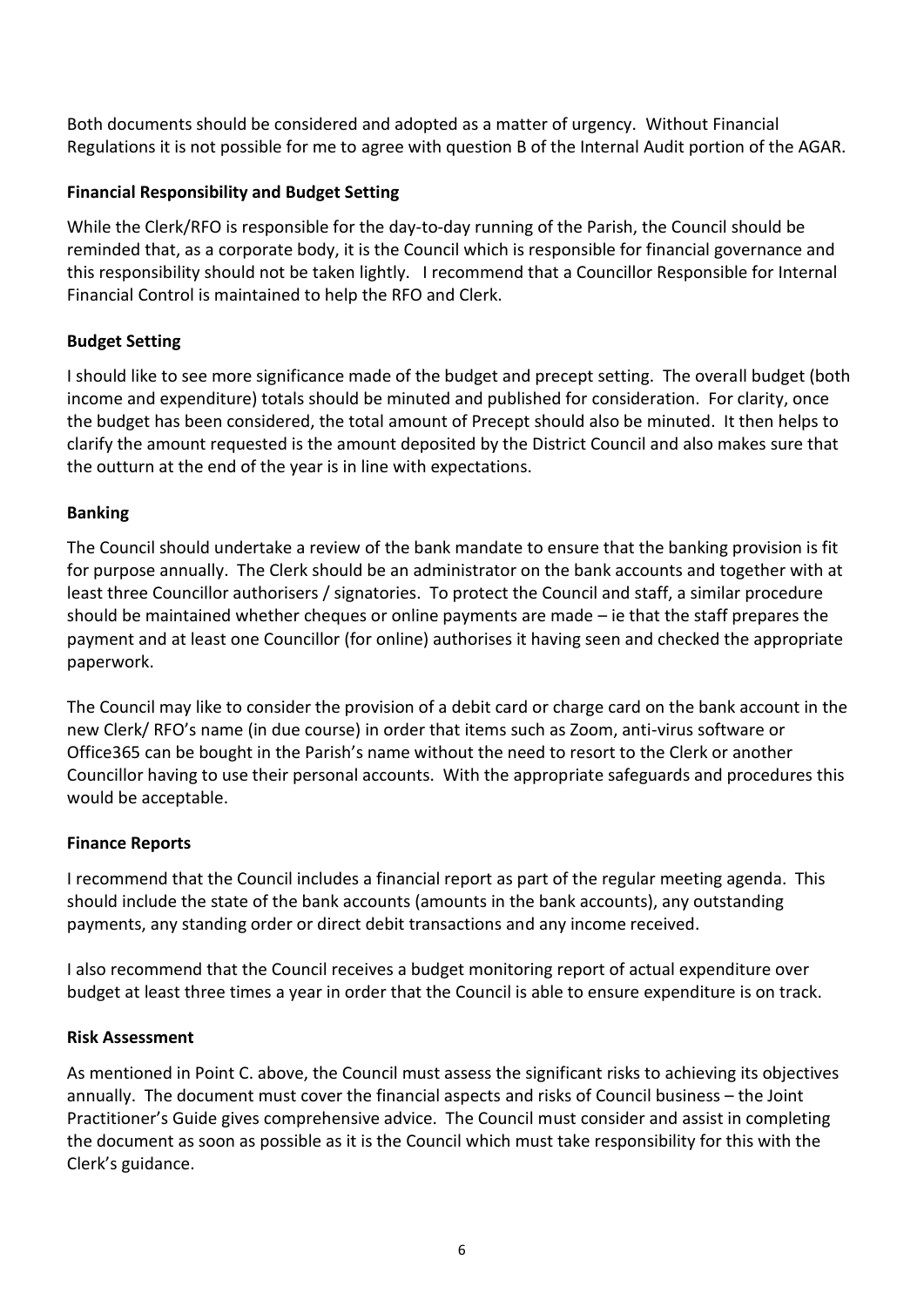#### **Reserves**

I noted that the Council had fairly significant reserves but that much of these were not currently earmarked for specific projects. I strongly recommend that much of the general reserve is allocated to earmarked reserves as, moving forward, the Council could find it difficult to justify the Precept with the current levels. Advice on allocating reserves is published in the Joint Practitioners Guide. This is an annual publication and as my comments relate to reserves moving forward, I recommend reading section 5 of the latest edition.

I also recommend that the Council adopts a Reserves Policy which is reviewed annually in order to explain the different types of reserves and record the levels of the Reserves appropriate for the year.

### **Assets**

The Parish Council assets should be complied in a register (a spreadsheet is acceptable) with the location, the date bought, the price paid for the item and the insurance value of the asset. The assets should also be inspected for risk and the condition minuted at least annually. This should be a project for the entire Council.

#### **Provision of Equipment**

A council must supply the Clerk with the appropriate IT equipment (including a laptop computer) to execute the council's business properly. It is not acceptable for employees to use their own equipment.

An IT budget and reserves should be considered for the future.

#### **HMRC**

As mentioned in Section G, the Council, as an employer, is required to register with HMRC and to record all payments to its employees with HMRC – regardless of whether the Clerk is below the income tax threshold. I have supplied the HMRC advice note from 2011. It is imperative that this is rectified as soon as possible.

It is also required to make a return to the Pensions Regulator.

#### **Information Commissioner**

It was noted that at the time of the review, the Council was not registered with the Information Commissioner. Under the Data Protection Act 2018 it is a requirement that all organisations which process personal data (and this could include simple emails from members of the public) should be registered and have the appropriate publication scheme. The Council should also have appropriate Data Protection and Document Retention policies.

#### **Document Management**

In our discussions, I noted that many of the Parish Council Minute books are currently in the village. As these books are the only record of the meetings and should be kept in perpetuity, I strongly recommend that just the last five years or so are kept in the village, with the rest being deposited with the County Archive for safety. A review of other documents, both paper and electronic, should also be undertaken following adoption of a Document Retention policy.